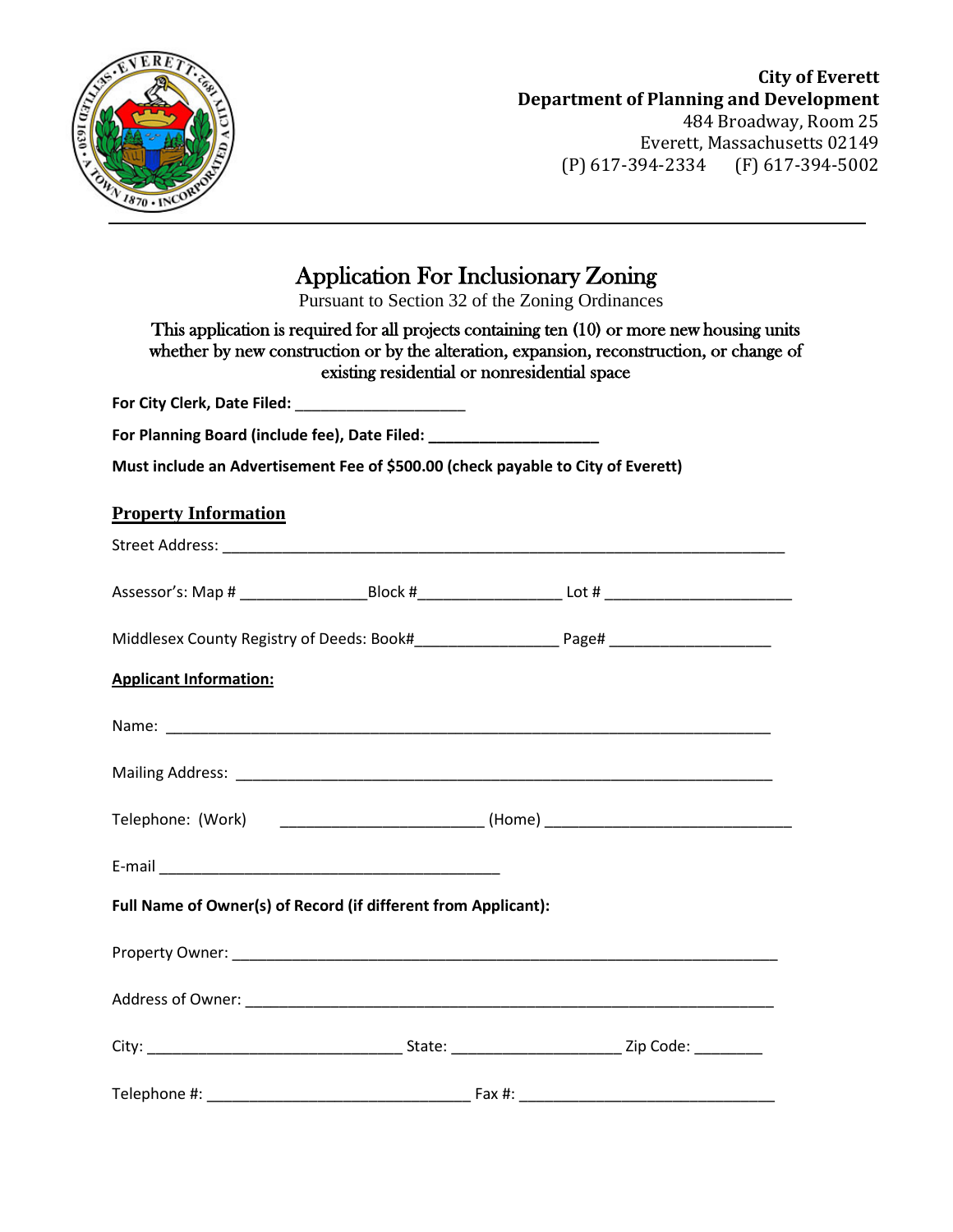#### **Project Information:**

Current Zoning of Property (include overlay districts):

Current Use of Property:

Existing Land Uses in the Surrounding Areas:

Detailed Project Description (attach additional sheets if necessary):

Does the proposed project contain ten (10) or more new housing units? No example the proposed project contain ten (10) or more new housing units?

\_\_\_\_\_\_\_\_\_\_\_\_\_\_\_\_\_\_\_\_\_\_\_\_\_\_\_\_\_\_\_\_\_\_\_\_\_\_\_\_\_\_\_\_\_\_\_\_\_\_\_\_\_\_\_\_\_\_\_\_\_\_\_\_\_\_\_\_\_\_\_\_\_\_\_\_\_\_\_\_\_\_\_\_

\_\_\_\_\_\_\_\_\_\_\_\_\_\_\_\_\_\_\_\_\_\_\_\_\_\_\_\_\_\_\_\_\_\_\_\_\_\_\_\_\_\_\_\_\_\_\_\_\_\_\_\_\_\_\_\_\_\_\_\_\_\_\_\_\_\_\_\_\_\_\_\_\_\_\_\_\_\_\_\_\_\_\_\_\_

\_\_\_\_\_\_\_\_\_\_\_\_\_\_\_\_\_\_\_\_\_\_\_\_\_\_\_\_\_\_\_\_\_\_\_\_\_\_\_\_\_\_\_\_\_\_\_\_\_\_\_\_\_\_\_\_\_\_\_\_\_\_\_\_\_\_\_\_\_\_\_\_\_\_\_\_\_\_\_\_\_\_\_\_\_

\_\_\_\_\_\_\_\_\_\_\_\_\_\_\_\_\_\_\_\_\_\_\_\_\_\_\_\_\_\_\_\_\_\_\_\_\_\_\_\_\_\_\_\_\_\_\_\_\_\_\_\_\_\_\_\_\_\_\_\_\_\_\_\_\_\_\_\_\_\_\_\_\_\_\_\_\_\_\_\_\_\_\_\_\_

\_\_\_\_\_\_\_\_\_\_\_\_\_\_\_\_\_\_\_\_\_\_\_\_\_\_\_\_\_\_\_\_\_\_\_\_\_\_\_\_\_\_\_\_\_\_\_\_\_\_\_\_\_\_\_\_\_\_\_\_\_\_\_\_\_\_\_\_\_\_\_\_\_\_\_\_\_\_\_\_\_\_\_\_\_

\_\_\_\_\_\_\_\_\_\_\_\_\_\_\_\_\_\_\_\_\_\_\_\_\_\_\_\_\_\_\_\_\_\_\_\_\_\_\_\_\_\_\_\_\_\_\_\_\_\_\_\_\_\_\_\_\_\_\_\_\_\_\_\_\_\_\_\_\_\_\_\_\_\_\_\_\_\_\_\_\_\_\_\_\_

\_\_\_\_\_\_\_\_\_\_\_\_\_\_\_\_\_\_\_\_\_\_\_\_\_\_\_\_\_\_\_\_\_\_\_\_\_\_\_\_\_\_\_\_\_\_\_\_\_\_\_\_\_\_\_\_\_\_\_\_\_\_\_\_\_\_\_\_\_\_\_\_\_\_\_\_\_\_\_\_\_\_\_\_\_

\_\_\_\_\_\_\_\_\_\_\_\_\_\_\_\_\_\_\_\_\_\_\_\_\_\_\_\_\_\_\_\_\_\_\_\_\_\_\_\_\_\_\_\_\_\_\_\_\_\_\_\_\_\_\_\_\_\_\_\_\_\_\_\_\_\_\_\_\_\_\_\_\_\_\_\_\_\_\_\_\_\_\_\_\_

\_\_\_\_\_\_\_\_\_\_\_\_\_\_\_\_\_\_\_\_\_\_\_\_\_\_\_\_\_\_\_\_\_\_\_\_\_\_\_\_\_\_\_\_\_\_\_\_\_\_\_\_\_\_\_\_\_\_\_\_\_\_\_\_\_\_\_\_\_\_\_\_\_\_\_\_\_\_\_\_\_\_\_\_\_

| <b>Project Type</b>                                                                                | <b>Affordability</b><br><b>Requirement</b> |
|----------------------------------------------------------------------------------------------------|--------------------------------------------|
| 10 or more units                                                                                   | 15%                                        |
| Site requires environmental<br>remediation or is located within a<br>FEMA Flood District (or both) | $10\%$ *                                   |
| Site which has a recorded activity and<br>use limitation (AUL)                                     | 5%                                         |

Projects containing ten (10) or more new housing units will require the inclusion of affordable housing units under Section 32 of the Everett Zoning Ordinance. It is the applicant's responsibility to ensure affordable housing units are certified by the Department of Housing and Community Development (DHCD). Local Initiative Program (LIP) Guidelines for Local Action Units (LAU) are part of the Comprehensive Permit Guidelines and can be found online at www.mass.gov/dhcd. Please refer to the Everett Inclusionary Zoning Guide and LAU application for additional information.

\* - Planning board may, at its discretion

Does the proposed project seek a density bonus under Section 32(4)2? \_\_\_\_ Yes \_\_\_\_ No

Please initial here to acknowledge the applicant has read and is familiar with the design standards established under Section 32(5)1-5 (Required): \_\_\_\_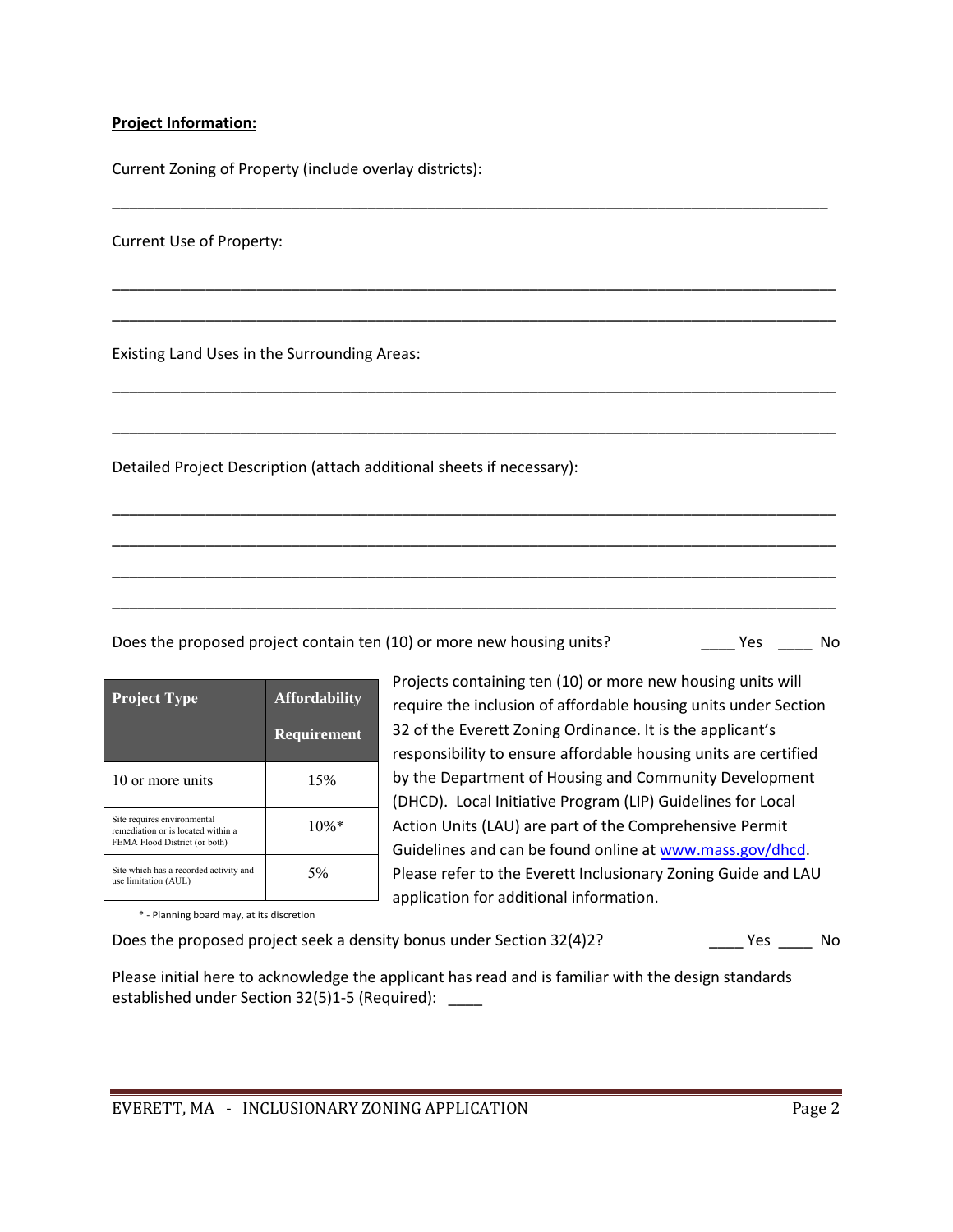### **Site Characteristics:**

|                               |                  | # of Units Proposed   |
|-------------------------------|------------------|-----------------------|
| Project Style                 | Total # of Units | for LAU Certification |
| Detached single-family house  |                  |                       |
| Rowhouse/townhouse            |                  |                       |
| <b>Duplex</b>                 |                  |                       |
| Multifamily house (3+ family) |                  |                       |
| Multifamily rental building   |                  |                       |
| Other (specify)               |                  |                       |

#### **Unit Composition:**

| Type of Unit:<br>Condo Ownership<br>Fee Simple Ownership<br>Rental | # of Units | # of BRs | # of<br><b>Baths</b> | Gross<br>Square<br>Feet | Livable<br>Square<br>Feet | Proposed<br>Sales<br>Prices/<br>Rents | Proposed<br>Condo Fee |
|--------------------------------------------------------------------|------------|----------|----------------------|-------------------------|---------------------------|---------------------------------------|-----------------------|
| <b>Affordable Rate:</b>                                            |            |          |                      |                         |                           |                                       |                       |
| On-Site                                                            |            |          |                      |                         |                           |                                       |                       |
| Off-Site                                                           |            |          |                      |                         |                           |                                       |                       |
| <b>Market Rate:</b>                                                |            |          |                      |                         |                           |                                       |                       |
|                                                                    |            |          |                      |                         |                           |                                       |                       |
| Total:                                                             |            |          |                      |                         |                           |                                       |                       |

| Signature of Applicant: |                               |        |
|-------------------------|-------------------------------|--------|
|                         |                               | (date) |
| Signature of Owner:     |                               |        |
|                         | (If different from applicant) | (date) |